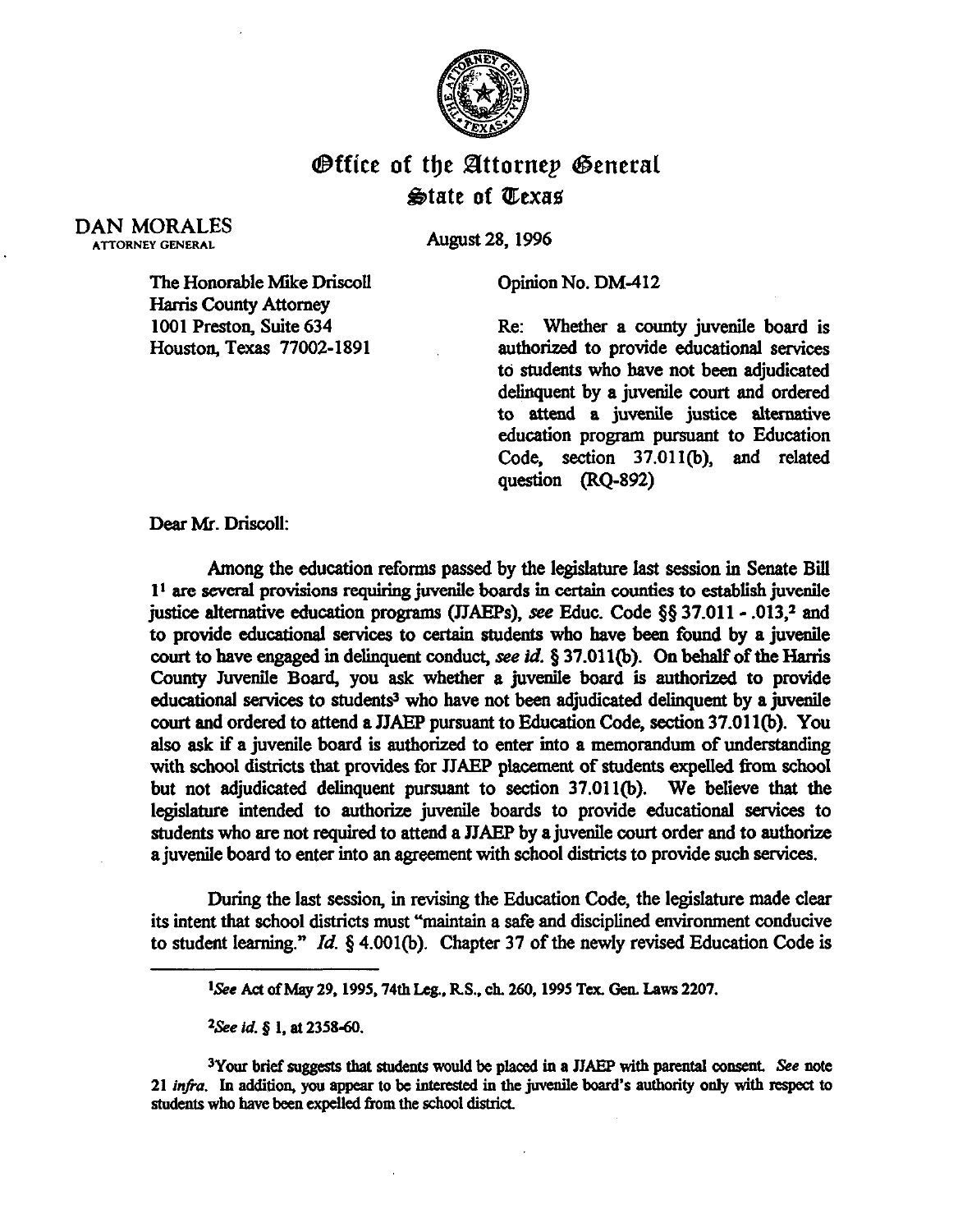intended to ensure school and community safety by requiring school districts to adopt student codes of conduct, imposing certain disciplinary standards in schools, and fostering a working relationship between school districts and the juvenile justice system, particularly juvenile courts and county juvenile boards. Jn addition to significantly revising the Education Code in Senate Bill 1, the legislature passed numerous measures affecting the juvenile justice system,4 including chapter 59 of the Family Code, which sets forth a "progressive sanctions" framework for use in sentencing juvenile offenders.<sup>5</sup> Chapter 37 of the Education Code mirrors the "progressive sanctions" framework of chapter 59 of the Family Code, providing disciplinary. measures which increase in severity with the seriousness of the offense and a parallel continuum of alternative placement settings -alternative education programs (AEPs) administered by school districts for students who have committed less serious offenses and JJAEPs administered by juvenile boards for students who have committed more serious offenses.

Section 37.001 of the Education Code requires each school district, "and jointly, as appropriate," with the juvenile board of each county in which the school district is located, to adopt a student code of conduct that must:

> (1) specify the circumstan ces, in accordance with this subchapter, under which a student may be removed from a classroom, campus, or alternative education program;

> (2) outline the responsibilities of each juvenile board concerning the establishment and operation of a juvenile justice alternative education program under Section 37.011;

> (3) define the conditions on payments from the district to each juvenile board;

> (4) specify cmditions that authorize or require a principal or other appropriate administrator to transfer a student to an alternative education program; and

<sup>5</sup>See Act of May 27, 1995, 74th Leg., R.S., ch. 262, § 53, 1995 Tex. Gen. Laws 2517, 2557.

<sup>&</sup>lt;sup>4</sup>See, e.g., Act of May 29, 1995, 74th Leg., R.S., ch. 671, 1995 Tex. Gen. Laws 3643, 3643 (H.B. 466); Act of May 27, 1995, 74th Leg., R.S., ch. 748, 1995 Tex. Gen. Laws 3884, 3884 (H.B. 120); Act of *May 27. 1995,74tb Leg., RS.. eh. 262,* **1995 Tar Gem Lava 2517.2517 (H.B. 327); Act of May 24 1995.74tb Leg., RS.. ch. 626.1995 Tex. Gen. Laws 3494.3494 @LB. 1687); Act of May 24,1995,74tb**  Leg., R.S., ch. 617, 1995 Tex. Gen. Laws 3476, 3476 (H.B. 1375); Act of May 24, 1995, 74th Leg., R.S., *ch.* 598, 1995 Tex. Gen. Laws 3436, 3436 (H.B. 330); Act of May 24, 1995, 74th Leg., R.S., ch. 512, 1995 Tex. Gen. Laws 3253, 3253 (H.B. 2035); Act of May 19, 1995, 74th Leg., R.S., ch. 258, 1995 Tex. **Gen. Laws 2197,2197 (SB. 267).**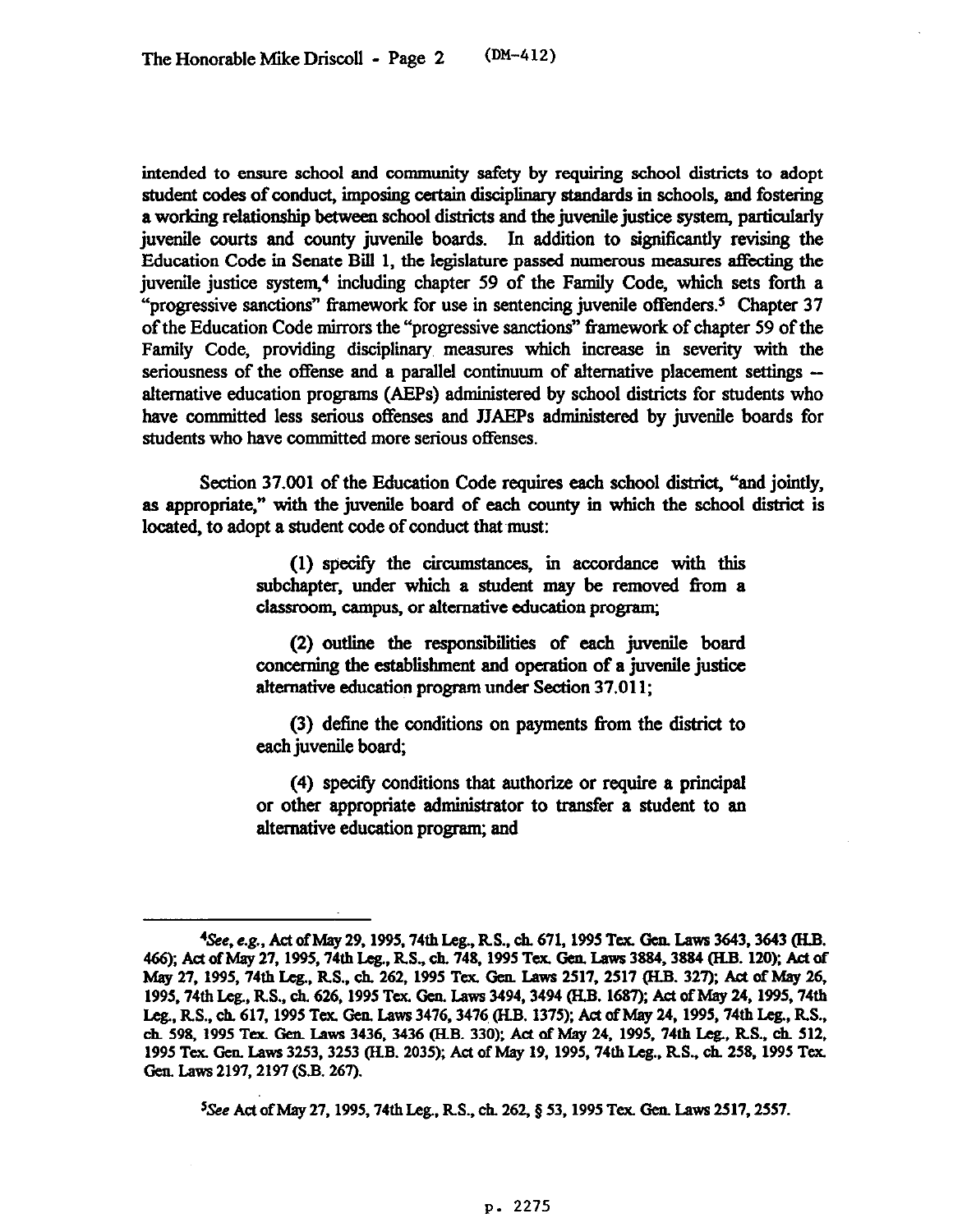(5) outline conditions under which a student may be suspended as provided by Section 37.005 or expelled as provided by Section 37.007.

Id.  $\S 37.001(a)(1) - (5)$ . Section 37.008 requires each school district to provide an AEP that:

> (1) is provided in a setting other than a student's regular classroom;

(2) is located on or off of a regular school campus;

(3) provides for the students who are assigned to the alternative education program to be separated from students who are not assigned to the program;

*(4)* focuses on English language arts, mathematics, science, history, and self-discipline;

(5) provides for students' educational and behavioral needs; and

(6) provides supervision and counseling.

*Id.* § 37.008(a)(1) - (6). Section 37.011 requires a juvenile board in a county with a population greater than 125,000 to develop a JJAEP. A JJAEP "must focus on English language arts, mathematics, science, history, and self-discipline,"  $id$ . § 37.011(d), and must operate at least seven hours a day, 180 days per year, id.  $\S 37.011(f).$ <sup>6</sup> Section 37.012(a) requires the school district in which a student is enrolled on the date the student is ordered to attend the JJAEP to transfer to the juvenile board in charge of the JJAEP "funds equal to the district's average per student expenditure in [AEPs]" for the portion of the year the student will attend the JJAEP.

These alternative placement settings dovetail with the progressive sanctions set forth in chapter 37. School-administered AEPs serve students who have engaged in less serious misconduct, while juvenile board-administered JJAPPs serve students who have engaged in more serious misconduct. A student may be placed in an AEP in one of several ways.<sup>7</sup> First, a principal may place a student in an AEP if the student has been removed from a classroom by a teacher for repeatedly interfering with the teacher's ability

<sup>6</sup>Ajuveaile board in a county with a population cf 125,000 or less may develop a JJAEP. Edna. Code  $\delta$  37.011(a). Such a JJAEP is not subject to the requirements of section 37.011, subsections (c), (d), *(0. or (g). Id.* 

<sup>&</sup>lt;sup>7</sup>A student who is placed in an AEP by a school district for a length of time to extend beyond the next grading period is entitled to certain procedures. *Id.* § 37.009(b), (c), (d).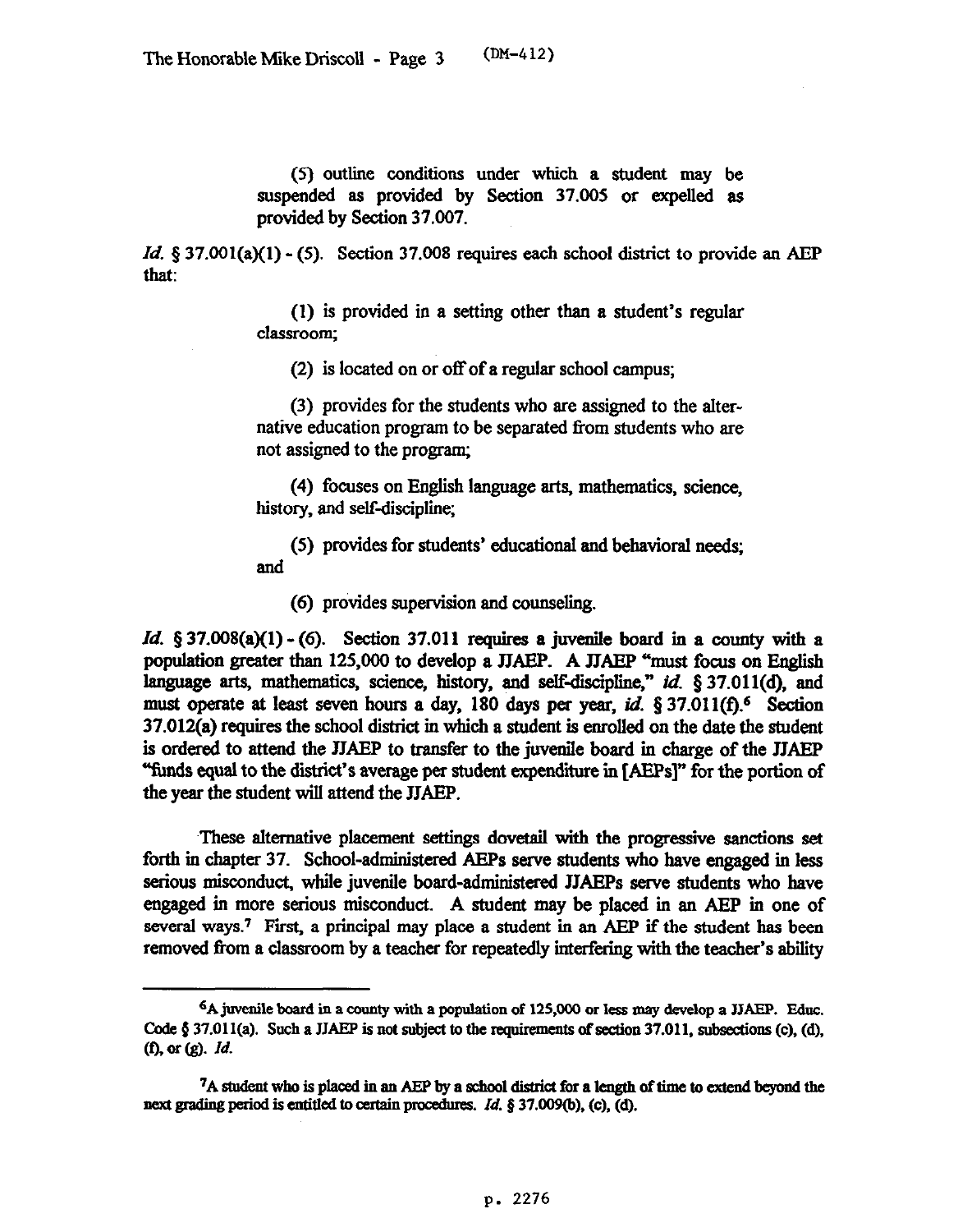to communicate with the other students in the class or repeatedly interfering with the other students' ability to learn. *Id. \$37.002(b), (c).* Under section 37.006, a school district must transfer to an AEP a student who (i) engages in conduct punishable as a felony<sup>8</sup> or (ii) commits certain offenses<sup>9</sup> on school property or while attending a school-sponsored or school-related activity.<sup>10</sup> In addition, a court may order a student who has been expelled pursuant to section 37.007, see discussion *infra*, to attend an AEP as a condition of probation if the school district and the juvenile board have entered into a memorandum of understanding "concerning the juvenile probation department's role in supervising and providing other support services for students in alternative education programs." *Id.*  $§ 37.010(c).$ 

A school district must expel a student from school if the student commits certain weapons offenses or other serious offenses, such as aggravated assault, sexual assault, arson, murder, indecency with a child, or aggravated kidnapping on school property or while attending a school-sponsored or school-related activity on or off school property, *id.*  \$37.007(a), or if the student engages in conduct which contains elements of these offenses against any school district employee in retaliation for or as a result of the employee's employment with the school district,  $id$ , § 37.007(c).<sup>11</sup> A school district may expel a student who has been placed in an AEP for disciplinary reasons and continues to

<sup>9</sup>The offenses include: assault under Penal Code section 22.01(a)(1) or terroristic threat under Penal Code section 22.07; certain drug and alcohol-related offenses; offenses relating to abusable glue or aerosol paint under Health and Safety Code sections 485.031 through 485.035 or volatile chemicals under Health and Safety Code chapter 484; or public lewdness under Penal Code section 21.07 or indecent exposure under Penal Code section 21.08. Educ. Code  $\S 37.006(a)(1) - (5)$ . In addition, a student who engages in the offense of retaliation, Penal Code  $\S 36.06$ , against a school employee must be placed in an AEP. Educ. Code  $\S$ § 37.006(b), 37.007(c). If the conduct contains the elements of certain weapons offenses or other serious offenses, such as aggravated assault, sexual assault, arson, murder, indecency with a child, or aggravated kidnapping, the student must be expelled. *Id.* § 37.007(a).

<sup>10</sup>Under section 37.001(a)(4), a student code of conduct must "specify conditions that authorize or require a principal or other appropriate administrator to transfer a student to an alternative education program." We do not address whether a school district must incorporate these statutory conditions into the student code of conduct or is authorized to add to or modify these statutory conditions.

<sup>11</sup>If a student engages in the offense of retaliation, see Penal Code § 36.06, against a school employee and the conduct contains the elements of certain weapons offenses or other serious offenses, such as aggravated assault, sexual assault, arson, murder, indecency with a child, or aggravated kidnapping, the student must be expelled. Educ. Code  $\S 37.007(c)$ . In addition, federal law requires a school district to expel a student who brings a firearm to school. See *id.* § 37.007(d).

<sup>&</sup>lt;sup>8</sup>A federal district court has held that Education Code section 37.006(a), to the extent it mandates that a student who engages in felonious conduct off-campus and away from school-related activities be placed in an AEP, violates the United States Constitution because it fails to provide for any measure of due process. See Nevares v. San Marcos Consol. Indep. Sch. Dist., No. A-96-CA-093 JN (W.D. Tex. May 16, 1996). The court rejected the school district's contention that the plaintiff had neither a property interest nor a liberty interest in his placement in the regular high school classes as opposed to the AEP.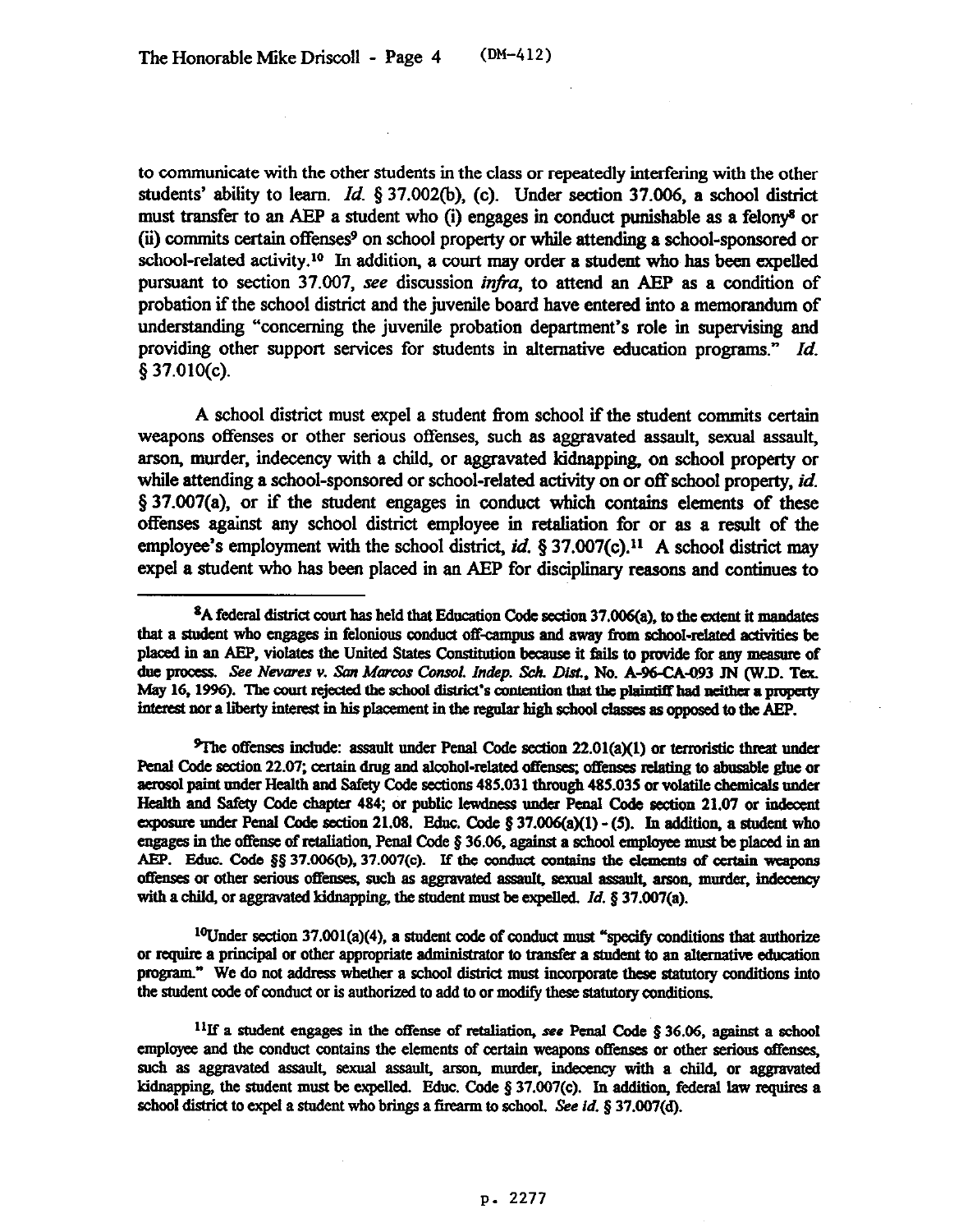engage in serious or persistent misbehavior that violates the district's student code of conduct, *id.* 3 37.007(b), or a student who engages in conduct that contains the elements of the offense of criminal mischief if the conduct is punishable as a felony, *id.*   $\S 37.007(f).$ <sup>12</sup> Expulsion appears to include expulsion from all school district campuses and programs, including an AEP.<sup>13</sup> See id. § 37.008(h).<sup>14</sup>

Although chapter 37 provides great detail regarding the circumstances under which a student must or may be transferred to an AEP or expelled, it says relatively little about placement in a JJAEP. Section 37.01 l(b) provides that if a student is found to have engaged in conduct for which a student may be expelled under section 37.007, see supra, and is found by a juvenile court to have engaged in delinquent conduct,<sup>15</sup> the juvenile

<sup>12</sup>See Penal Code § 28.03.

<sup>13</sup>Section 37.007(d)(2) provides, however, that a school district may provide educational services to a student who is expelled for bringing a firearm to school pursuant to federal law, see supra note 11, at an AEP.

<sup>14</sup>Before a student is expelled, the school district board of trustees or the board's designee must provide the student with a due process hearing. Educ. Code § 37.009(f).

We also note that under section  $37.001(a)(5)$ , a student code of conduct must "outline conditions" under which a student may be . . . expelled as provided by Section 37.007." We do not address whether a school district must incorporate the statutory conditions for expulsion into the student code of conduct or whether a school district is authorized to add to or modify these statutory conditions.

<sup>15</sup> Family Code, section 51.03(a) defines the term "delinquent conduct" as follows:

Delinquent conduct is:

(1) conduct, other than a traffic offense, that violates a penal law of this state or of the United States punishable by imprisonment or by confinement in jail;

(2) conduct that violates a reasonable and lawful order of a juvenile court entered under Section 54.04 or 54.05 of this code, except an order prohibiting the following conduct:

(A) a violation of the penal laws of this state of the grade of misdemeanor that is punishable by fine only or a violation of the penal ordinances of any political subdivision of this state:

(B) the unexcused voluntary absence of a child from school; or

**(C) the vohmtmy abscixe of a child from his home without the consent of his parent or.gaardian for a substantialength of time or without**  intent to return;

(3) conduct that violates a lawful order of a municipal court or justice court under circumstances that would constitute contempt of that court; or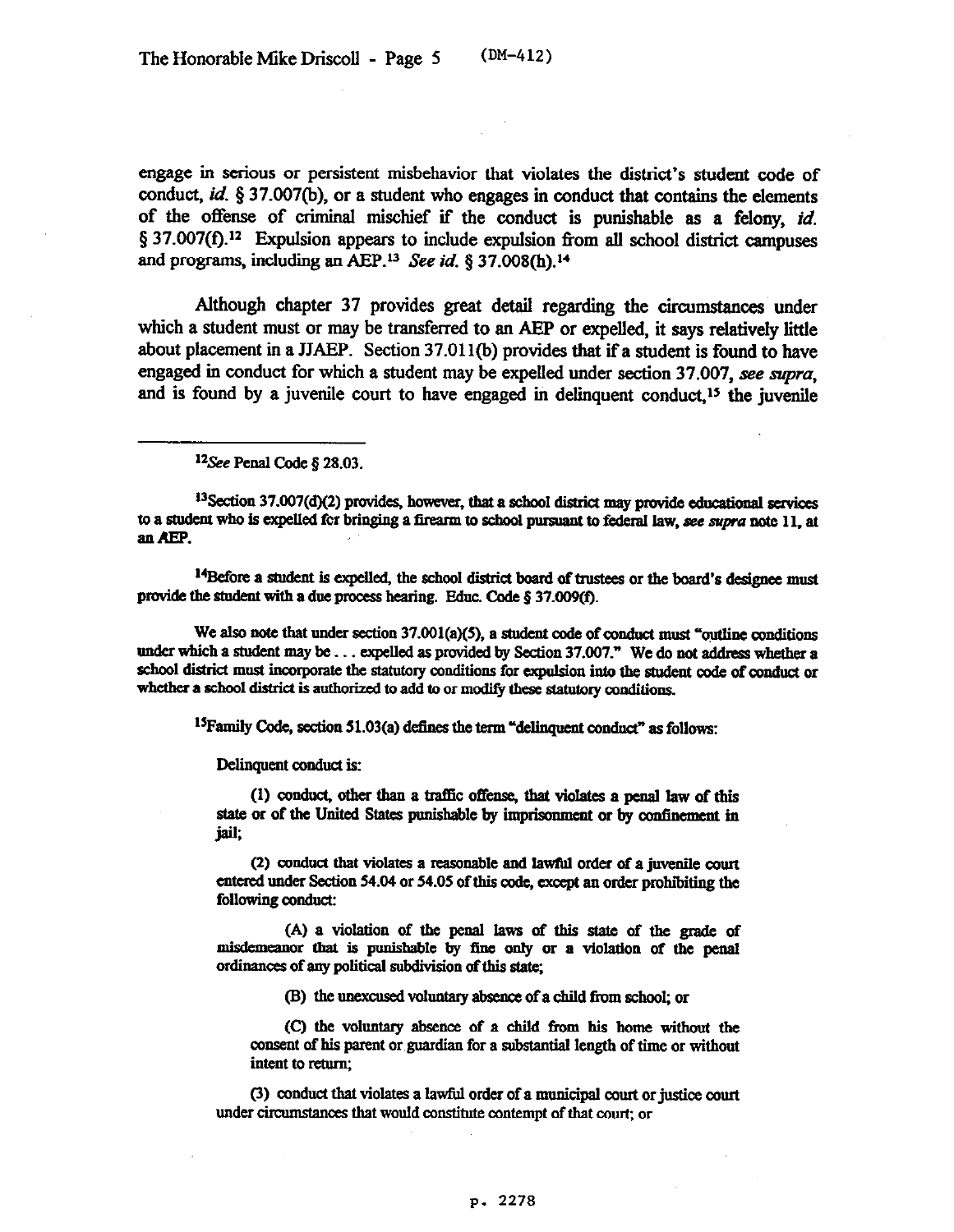court shall require the JJAEP in the county in which the conduct occurred to provide educational services to the student, *id. \$37.011(b)(l),* and order the student to attend the JJAEP. *id. \$37.01* l(b)(2).

Jn essence, you ask whether a juvenile board is authorized to provide educational services to students other than pursuant to a juvenile court order under section 37.011(b)(l). You suggest that under section 37.011(b) a juvenile board may be iimited to providing educational services to students pursuant to a juvenile court order, contending that because "the statute mentions no other class of students who should be placed in a JJAEP . . . [t]his express listing of those who must attend the JJAEP is the equivalent of the express exclusion of all others." We disagree. We construe section  $37.011(b)$  to delineate the circumstances under which a juvenile court *must* order the JJAEP in the county in which the conduct occurred to provide educational services to the student and order the student to attend the JJAEP.16 To construe section 37.011(b) to exclude the placement of students in a JJAEP in other situations would not be consistent with other provisions of chapter 37, particularly section 37.001, the student code of conduct provision We believe that a juvenile board's authority to provide educational services to students under other circumstances must be implied from section 37.001. As we explain below, to conclude otherwise would render two requirements for a student code of conduct supertluous. We must construe chapter 37 to avoid this result. See Gov't Code  $\S 311.021(2)$  (in enacting a statute, it is presumed that the entire statute is intended to be effective).

Section 37.001 requires each school district to adopt a student code of conduct jointly, as appropriate, with each juvenile board in the county. The student code of conduct must "outline the responsibilities of each juvenile board concerning the establishment and operation of a [JJAEP]," Educ. Code  $\S 37.001(a)(2)$ , and "define the conditions on payments from the district to each juvenile board," id.  $\frac{537.001(a)(3)}{1}$ . If the legislature had intended to limit juvenile boards to providing educational services to students pursuant to a juvenile court order under section 37.011(b), a juvenile board's responsibility to establish and operate a JJAEP would be fully elaborated by sections 37.011 through 37.013. The legislature would not have required a school district to outline with juvenile boards "the responsibilities of each juvenile board concerning the establishment and operation of a [JJAEP]." *Id. §* 37.001(a)(2). Furthermore, as noted

<sup>16</sup>We have not been asked and do not address whether a juvenile court has the discretion to order a child to attend a JJAEP under any other circumstances.

<sup>(</sup>footnote continued)

<sup>(4)</sup> conduct that violates the laws of this state prohibiting driving while intoxicated or under the influence of intoxicating liquor (third or subsequent offense) or driving while under the influence of any narcotic drug or of any other drug to the degree that renders the child incapable of safely driving a vehicle (third or subsequent offense).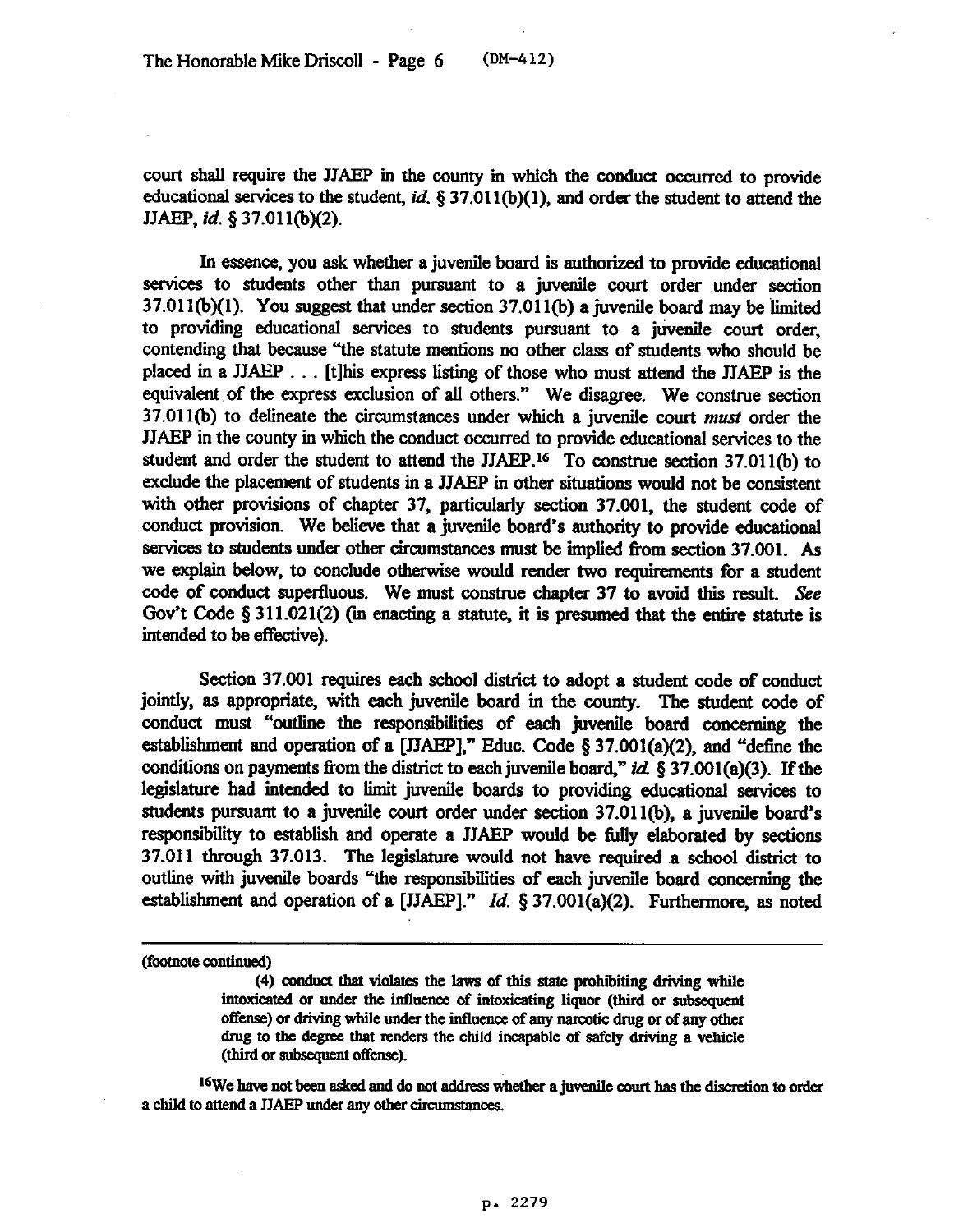above, section 37.012(a) requires the school district in which a student is enrolled on the date the student is ordered to attend the JJAEP to transfer funds to provide for the student's education to the juvenile board in charge of the JJAEP. A school district is unconditionally obliged to transfer these funds to the juvenile board. Had the legislature intended to limit juvenile boards to providing educational services to students pursuant to a juvenile court order under section 37.011(b), it would have been unnecessary to require a school district to define with juvenile boards "the conditions on payments from the district to each juvenile board." *Id.*  $\S 37.001(a)(3)$ .<sup>17</sup>

In addition, as you point out in your brief, if one were to conclude that a juvenile board is limited to providing educational services to students found to have engaged in conduct justifying expulsion and found by a juvenile court to have engaged in delinquent conduct, then students who are expelled but who have not been adjudicated delmquent will have no access to a JJAEP and thus could possibly have no access to education and other services.<sup>18</sup> It is unlikely that the legislature intended to make education and other services available to expelled students who have been adjudicated delinquent but deny all access to education and other services to expelled students who have not been adjudicated delinquent by a juvenile court. It is also unlikely that the legislature intended to create obstacles to placing expelled students who have not been adjudicated delinquent in supervised, educational settings. Again, we must construe chapter 37 to avoid this result. See Gov't Code  $\S 311.021(3)$  (in enacting a statute, it is presumed a just and reasonable result is intended).

Furthermore, the continuum of sanctions and alternative placement settings for behavior management in chapter 37 is designed to protect the safety of schools and communities, and to prevent students who misbehave from committing more serious offenses, by providing problem students with ongoing supervision, education, and other appropriate services. Construing chapter 37 to preclude juvenile boards from enrolling students who have been expelled but not adjudicated delinquent would break this continuum. Construing chapter 37 to permit juvenile boards to enroll these students, on the other hand, is consistent with the framework of progressive sanctions and alternative placement settings established by the legislature.

You also ask if a juvenile board is authorized to enter into a memorandum of understanding with school districts that provides for JJAEP placement of students expelled

<sup>&</sup>lt;sup>17</sup>You do not ask and we do not address whether a county juvenile board may expend county funds to provide educational services to expelled students.

<sup>&</sup>lt;sup>18</sup>As noted above, a court may order a student who has been expelled pursuant to section 37.007 to attend a regular classroom, a regular campus, or an AEP as a condition of probation only if the school district and the juvenile board have entered into a memorandum of understanding "concerning the juvenile probation department's role in supervising and providing other support services for students in alternative education programs." Educ. Code § 37.010(c).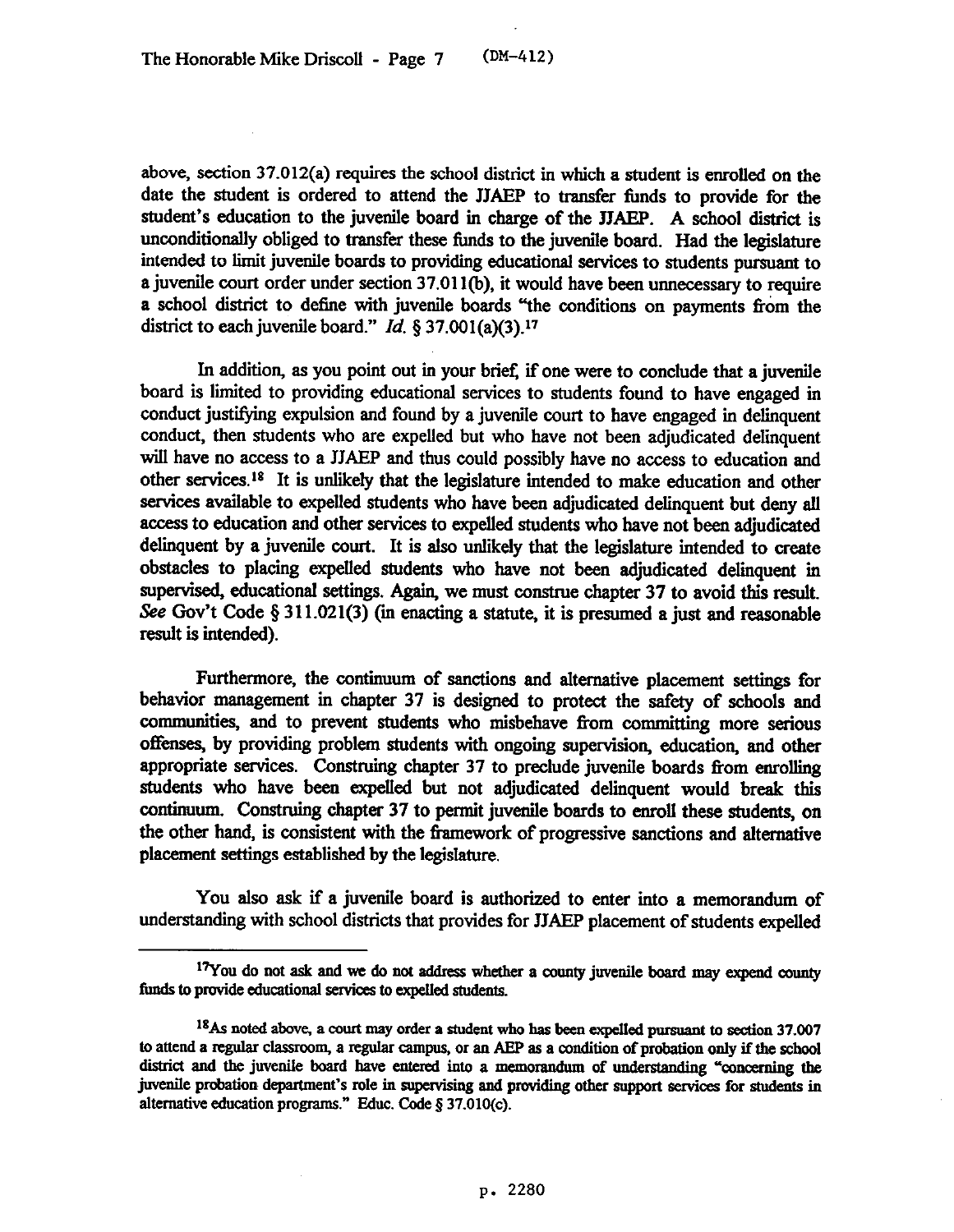from school but not adjudicated delinquent pursuant to section  $37.011(b).<sup>19</sup>$  Although section 37.001 not does expressly authorize a school district and a juvenile board to enter into a memorandum of understanding, we believe it impliedly authorizes a school district and a juvenile board to enter into a memorandum of understanding consistent with a jointly adopted student code of conduct in order to reduce obligations undertaken by the school district and juvenile board in the student code of conduct to a formal agreement and to separate those obligations from other matters which must be included in a student code of conduct.<sup>20</sup> For the reasons stated above, we believe that such a memorandum of understanding may provide for JJAFP placement of students expelled from school but not adjudicated delinquent pursuant to section 37.011(b).<sup>21</sup>

<sup>19</sup>You specifically ask about the following types of students:

(1) Students whose serious or persistent misbehavior warrants expulsion pursuant to section 37.007(b), who have not or could not be adjudicated as delinquent;

(2) Students, who are subject to mandatory expulsion for committing offenses listed in section  $37.007(a)$ , (c), (d), or (f), who have not yet been found to have engaged in delinquent conduct by a juvenile court;

(3) Students expelled for committing offenses listed in section 37.007(a), (c), (d), or (f) "but who were found by the juvenile court to have committed a lesser offense";

(4) Students expelled for committing offenses listed in section 37.007(a), (c), (d), or (f) "for whom no petition alleging delinquency is filed by the district attorney or for whom the petition has been withdrawn."

 $20$ Section 37.010(c) provides that a court may order a student who has been expelled pursuant to section 37.007 to attend a regular classroom, a regular campus, or an AEP as a condition of probation only if the school district and the juvenile board have entered into a memorandum of understanding "concerning the juvenile probation department's role in supervising and providing other support services for students in alternative education programs." Section 37.010(c) appears to refer to memoranda of understanding regarding AEPs as opposed to JJAEPs.

 $21$ Your brief suggests that students would be placed in a JJAEP with parental consent. Therefore, we do not address whether a school district is authorized to place a student in a JJAEP without parental consent. For this reason, we also do not address whether a school district must afford a student due process before placing the student in a JJAEP without parental consent or whether a student code of conduct that does not provide due process in such circumstances would violate the United States Constitution. Cf. Nevares, supra. Section 37.009(f) provides that a school district must provide a student a due process hearing before the student may be expelled under section 37.007. Neither section  $37.009(f)$ nor any other provision of which we are aware details the procedures which might be applicable to a school district's decision to place a student who has been expelled in a JJAEP.